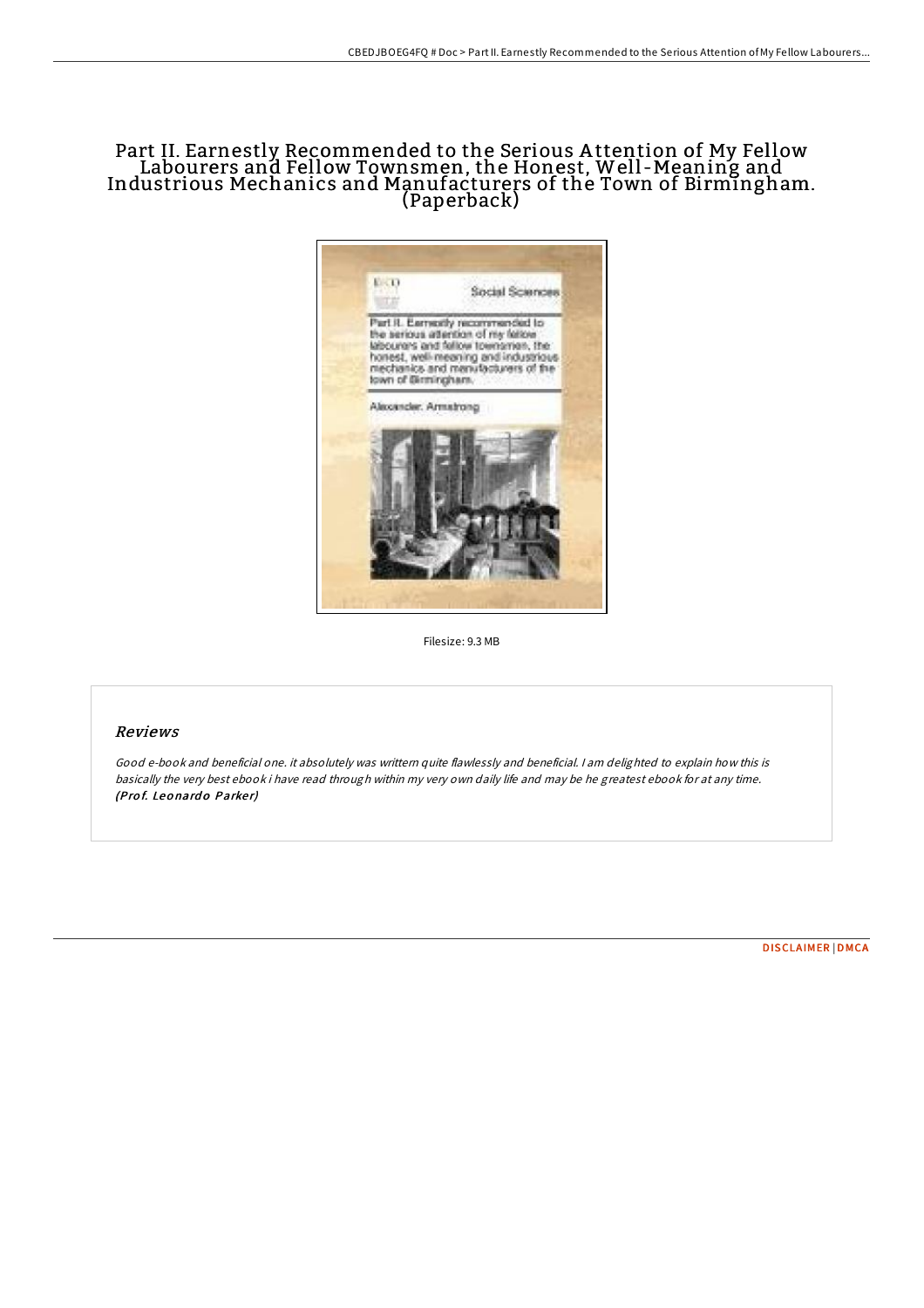## PART II. EARNESTLY RECOMMENDED TO THE SERIOUS ATTENTION OF MY FELLOW LABOURERS AND FELLOW TOWNSMEN, THE HONEST, WELL-MEANING AND INDUSTRIOUS MECHANICS AND MANUFACTURERS OF THE TOWN OF BIRMINGHAM. (PAPERBACK)



To read Part II. Earnestly Recommended to the Serious Attention of My Fellow Labourers and Fellow Townsmen, the Honest, Well-Meaning and Industrious Mechanics and Manufacturers of the Town of Birmingham. (Paperback) eBook, please access the hyperlink under and save the document or have accessibility to other information that are have conjunction with PART II. EARNESTLY RECOMMENDED TO THE SERIOUS ATTENTION OF MY FELLOW LABOURERS AND FELLOW TOWNSMEN, THE HONEST, WELL-MEANING AND INDUSTRIOUS MECHANICS AND MANUFACTURERS OF THE TOWN OF BIRMINGHAM. (PAPERBACK) ebook.

Gale Ecco, Print Editions, United States, 2010. Paperback. Condition: New. Language: English . Brand New Book \*\*\*\*\* Print on Demand \*\*\*\*\*.The 18th century was a wealth of knowledge, exploration and rapidly growing technology and expanding record-keeping made possible by advances in the printing press. In its determination to preserve the century of revolution, Gale initiated a revolution of its own: digitization of epic proportions to preserve these invaluable works in the largest archive of its kind. Now for the first time these high-quality digital copies of original 18th century manuscripts are available in print, making them highly accessible to libraries, undergraduate students, and independent scholars.Delve into what it was like to live during the eighteenth century by reading the first-hand accounts of everyday people, including city dwellers and farmers, businessmen and bankers, artisans and merchants, artists and their patrons, politicians and their constituents. Original texts make the American, French, and Industrial revolutions vividly contemporary.++++The below data was compiled from various identification fields in the bibliographic record of this title. This data is provided as an additional tool in helping to insure edition identification: ++++lt;sourceLibrarygt;British Librarylt;ESTCIDgt;T102082lt;Notesgt;Alexander Armstrong and Abel Sharp are pseudonyms. Purporting to be vol.2 of a work with the same title, published under the pseudonym of John Nott, but in fact a reply to it.lt;imprintFullgt;Birmingham: printed; and sold by all the booksellers, [1790?] lt;collationgt;24p.; 12.

Read Part II. Earnestly Recommended to the Serious Attention of My Fellow Labourers and Fellow Townsmen, the Honest, Well-Meaning and Industrious Mechanics and [Manufacture](http://almighty24.tech/part-ii-earnestly-recommended-to-the-serious-att.html)rs of the Town of Birming ham. (Paperback) Online

⊕ Download PDF Part II. Earnestly Recommended to the Serious Attention of My Fellow Labourers and Fellow Townsmen, the Honest, Well-Meaning and Industrious Mechanics and [Manufacture](http://almighty24.tech/part-ii-earnestly-recommended-to-the-serious-att.html)rs of the Town of Birming ham. (Pape rback)